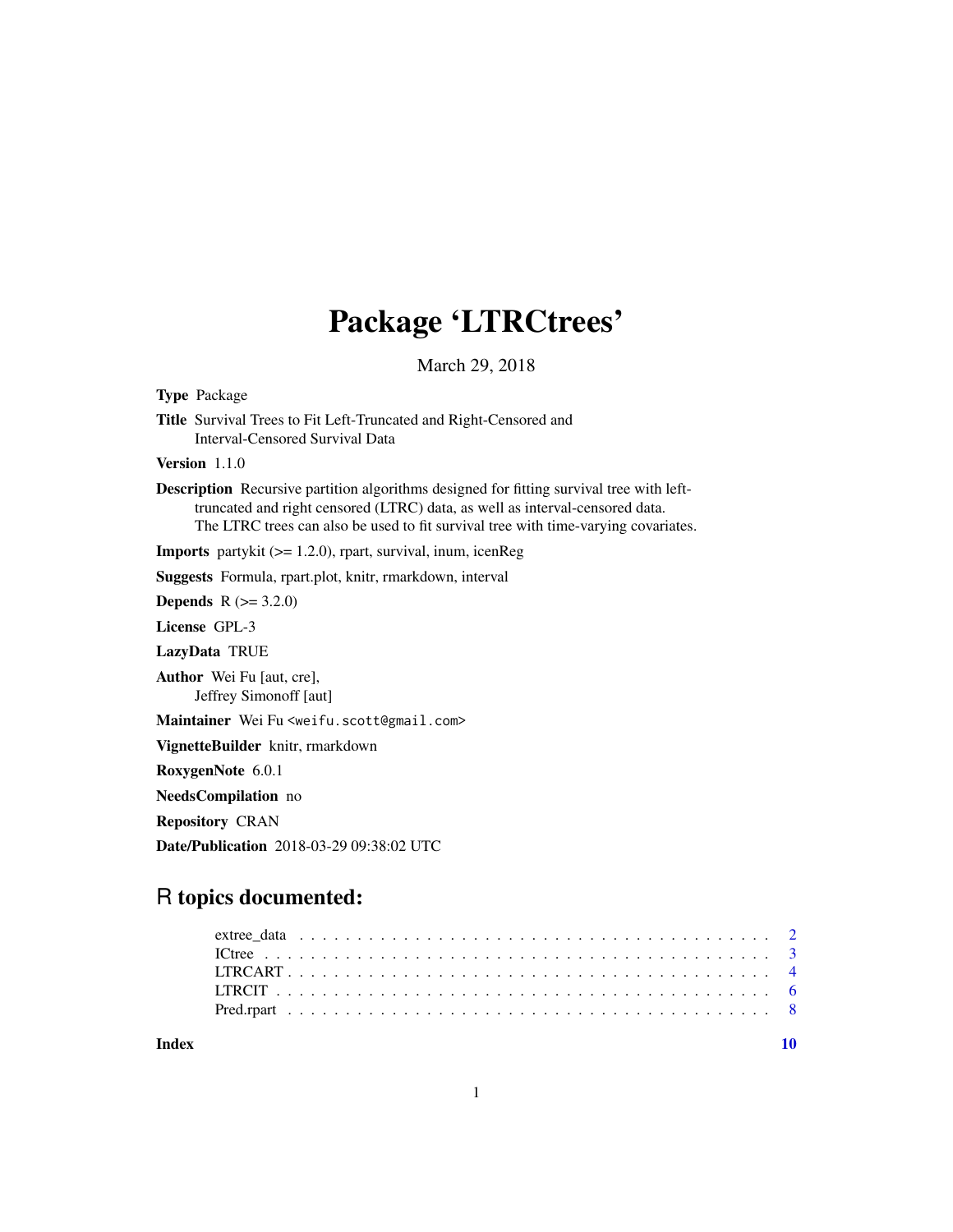<span id="page-1-1"></span><span id="page-1-0"></span>

## Description

extree\_data imports partykit::extree\_data function

## Usage

```
extree_data(formula, data, subset, na.action = stats::na.pass, weights,
 offset, cluster, strata, scores = NULL, yx = c("none", "matrix"),ytype = c("vector", "data-frame", "matrix"), nmax = c(yx = Inf, z = Inf),...)
```
## Arguments

| formula   | Same as the one in extree_data, check extree_data for usage |
|-----------|-------------------------------------------------------------|
| data      | Same as the one in extree data, check extree data for usage |
| subset    | Same as the one in extree_data, check extree_data for usage |
| na.action | Same as the one in extree_data, check extree_data for usage |
| weights   | Same as the one in extree_data, check extree_data for usage |
| offset    | Same as the one in extree_data, check extree_data for usage |
| cluster   | Same as the one in extree data, check extree data for usage |
| strata    | Same as the one in extree_data, check extree_data for usage |
| scores    | Same as the one in extree_data, check extree_data for usage |
| уx        | Same as the one in extree_data, check extree_data for usage |
| ytype     | Same as the one in extree_data, check extree_data for usage |
| nmax      | Same as the one in extree_data, check extree_data for usage |
| $\ddots$  | Same as the one in extree data, check extree data for usage |

## Value

check [extree\\_data](#page-1-1) for the return value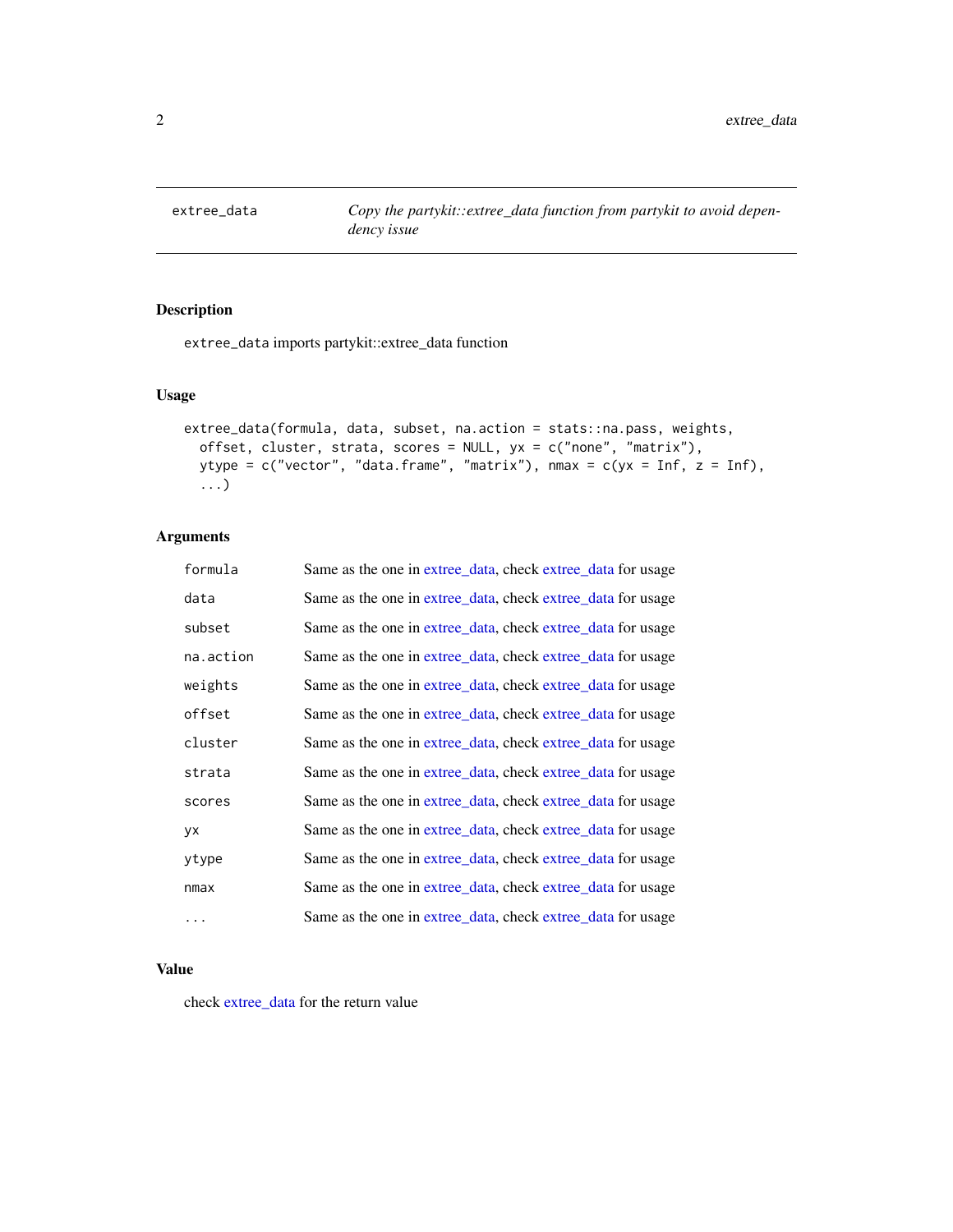<span id="page-2-0"></span>

#### Description

Recursive partition for interval-censored survival data in a conditional inference framework.

## Usage

ICtree(Formula, data, Control = partykit::ctree\_control())

## Arguments

| Formula | A formula object, with the response be a Surv object, with form Surv(time1,<br>$time2$ , type="interval2") |
|---------|------------------------------------------------------------------------------------------------------------|
| data    | A data frame contains the variables named in Formula.                                                      |
| Control | A list of control parameters, see ctree control                                                            |

## Details

ICtree returns a [party](#page-0-0) object. This function extends the conditional inference survival tree algorithm in [ctree](#page-0-0) to fit interval-censored survival data. This function itself not longer requires the interval package, but running the example below requires the interval package (for bcos data), which in turn requires the Icens package, which is not available on CRAN. To install the Icens package, enter the following commands

source("https://bioconductor.org/biocLite.R")

biocLite("Icens")

## Value

An object of class [party.](#page-0-0)

## References

Fu, W. and Simonoff, J.S. (2017). Survival trees for Interval Censored Survival data. Statistics in medicine 36 (30), 4831-4842

```
library(interval)
library(LTRCtrees)
data(bcos)
## Fit ICtree survival tree
## make sure to attach survival package (by library(survival) ) before using Surv function
Ctree <- ICtree(Surv(left,right,type="interval2")~treatment, data = bcos)
```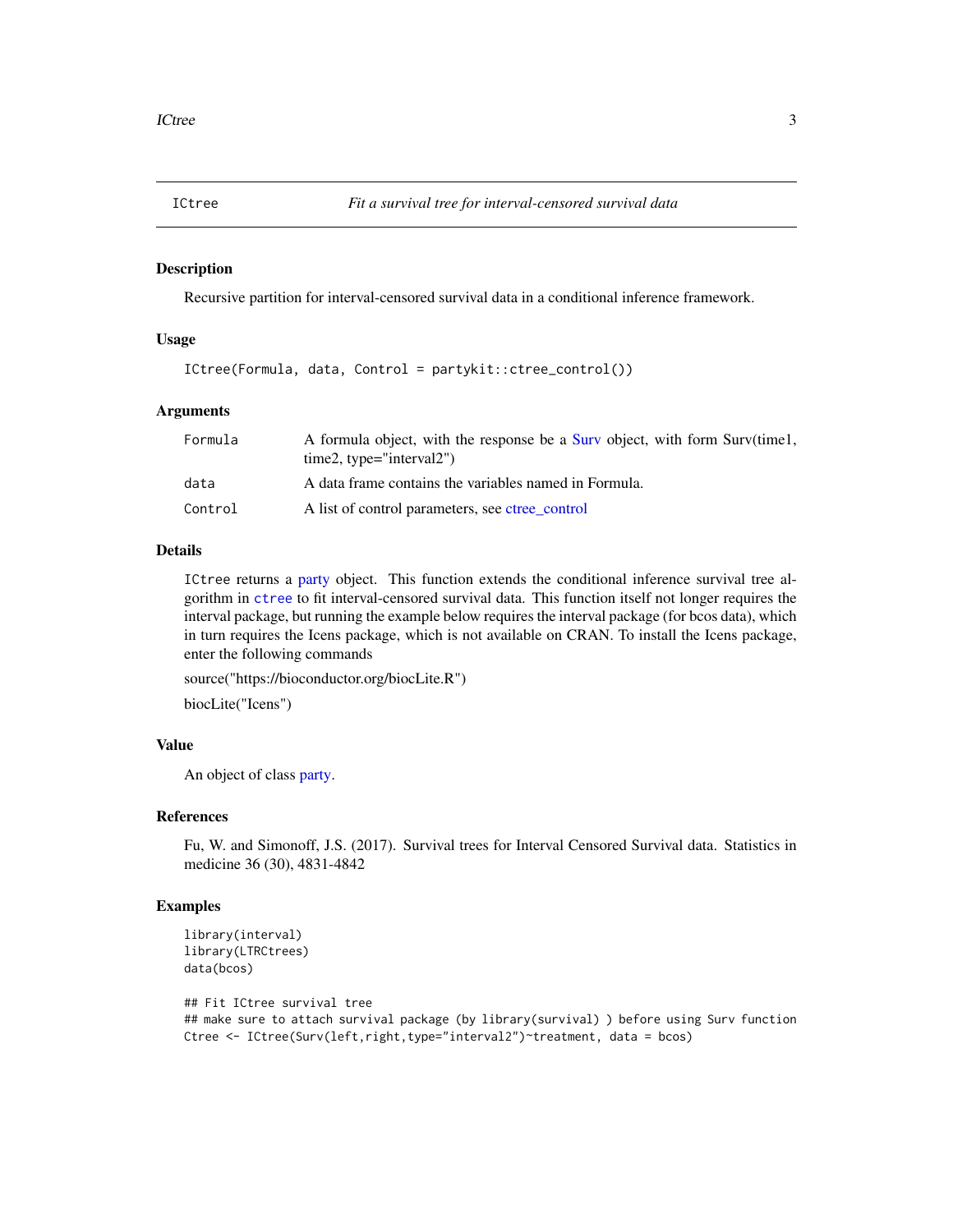```
## Plot the fitted tree
plot(Ctree)
```
#### LTRCART *Fit a relative risk survival tree for LTRC data*

## Description

LTRCART returns an [rpart](#page-0-0) object. This function extends the survival tree algorithm in [rpart](#page-0-0) to fit left-truncated and right censored (LTRC) data.

## Usage

```
LTRCART(formula, data, weights = NULL, subset = NULL, no. SE = 0,
  control = rpart::rpart.control(cp = 0.001))
```
## Arguments

| formula  | A formula object specifies the regression function, with the response be a Surv<br>object, with form Surv(time1, time2, event) |
|----------|--------------------------------------------------------------------------------------------------------------------------------|
| data     | An optional data frame which contains the variables named in the formula.                                                      |
| weights  | Optional case weights, same as in rpart                                                                                        |
| subset   | Optional expression saying that only a subset of the rows of the data should be<br>used in the fit, same as in rpart           |
| $no.$ SE | Number of standard errors used in pruning, with default value 0.                                                               |
| control  | A list of control values used to control the rpart algorithm, with default $cp =$<br>0.001. See rpart.control for details.     |

## Value

An object of class rpart. See [rpart.object.](#page-0-0)

## References

Fu, W. and Simonoff, J.S. (2017). Survival trees for left-truncated and right-censored data, with application to time-varying covariate data. Biostatistics 18 (2), 352-369.

```
## The Assay of serum free light chain data in survival package
## Adjust data & clean data
library(survival)
library(LTRCtrees)
Data <- flchain
Data <- Data[!is.na(Data$creatinine),]
Data$End <- Data$age + Data$futime/365
```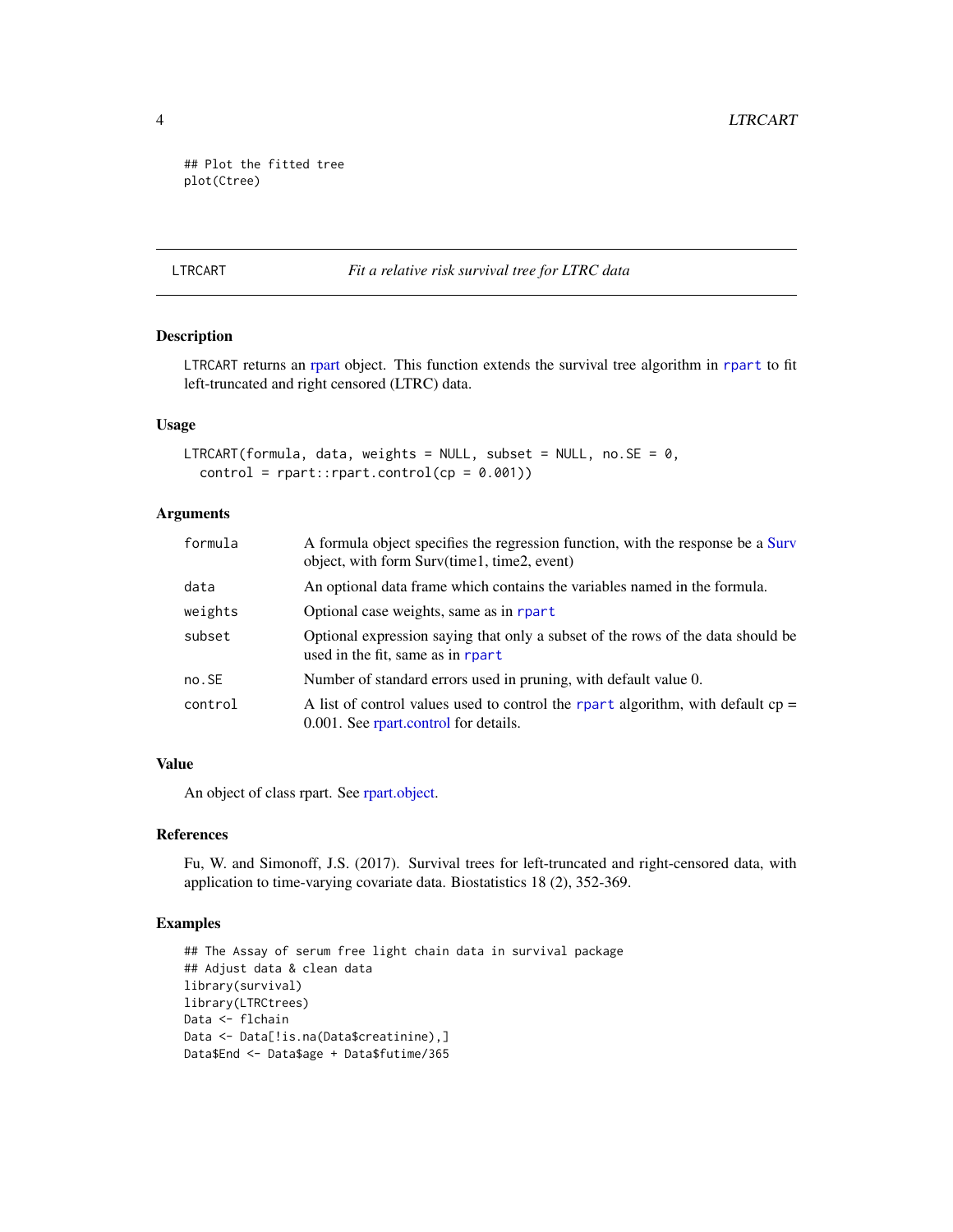## LTRCART 5

```
DATA <- Data[Data$End > Data$age,]
names(DATA)[6] <- "FLC"
## Setup training set and test set
Train = DATA[1:500, ]Test = DATA[1000:1020,]
## Fit LTRCART survival tree
## make sure to attach survival package (by library(survival) ) before using Surv function
LTRCART.obj <- LTRCART(Surv(age, End, death) ~ sex + FLC + creatinine, Train)
## Putting Surv(End, death) in formula would result an error message
## since LTRCART is expecting Surv(time1, time2, event)
## Plot the fitted tree
library(rpart.plot)
rpart.plot(LTRCART.obj)
## Plot as partykit::party object
library(partykit)
plot(as.party(LTRCART.obj))
## Plot as partykit::party object with survival curves on terminal nodes
LTRCART.obj.party <- as.party(LTRCART.obj)
LTRCART.obj.party$fitted[["(response)"]]<- Surv(Train$age, Train$End, Train$death)
plot(LTRCART.obj.party)
## Predict relative risk on test set
LTRCART.pred <- predict(LTRCART.obj, newdata = Test)
####################################################################
####### Survival tree with time-varying covariates ##################
####################################################################
## The pbcseq dataset of survival package
library(survival)
## Create the start-stop-event triplet needed for coxph and LTRC trees
first <- with(pbcseq, c(TRUE, diff(id) !=0)) #first id for each subject
last <- c(first[-1], TRUE) #last id
time1 <- with(pbcseq, ifelse(first, 0, day))
time2 <- with(pbcseq, ifelse(last, futime, c(day[-1], 0)))
event <- with(pbcseq, ifelse(last, status, 0))
event <- 1*(event==2)
pbcseq$time1 <- time1
pbcseq$time2 <- time2
pbcseq$event <- event
## Fit the Cox model and LTRCART tree with time-varying covariates
fit.cox <- coxph(Surv(time1, time2, event) ~ age + sex + log(bili), pbcseq)
LTRCART.fit <- LTRCART(Surv(time1, time2, event) ~ age + sex + log(bili), pbcseq)
rpart.plot(LTRCART.fit)
```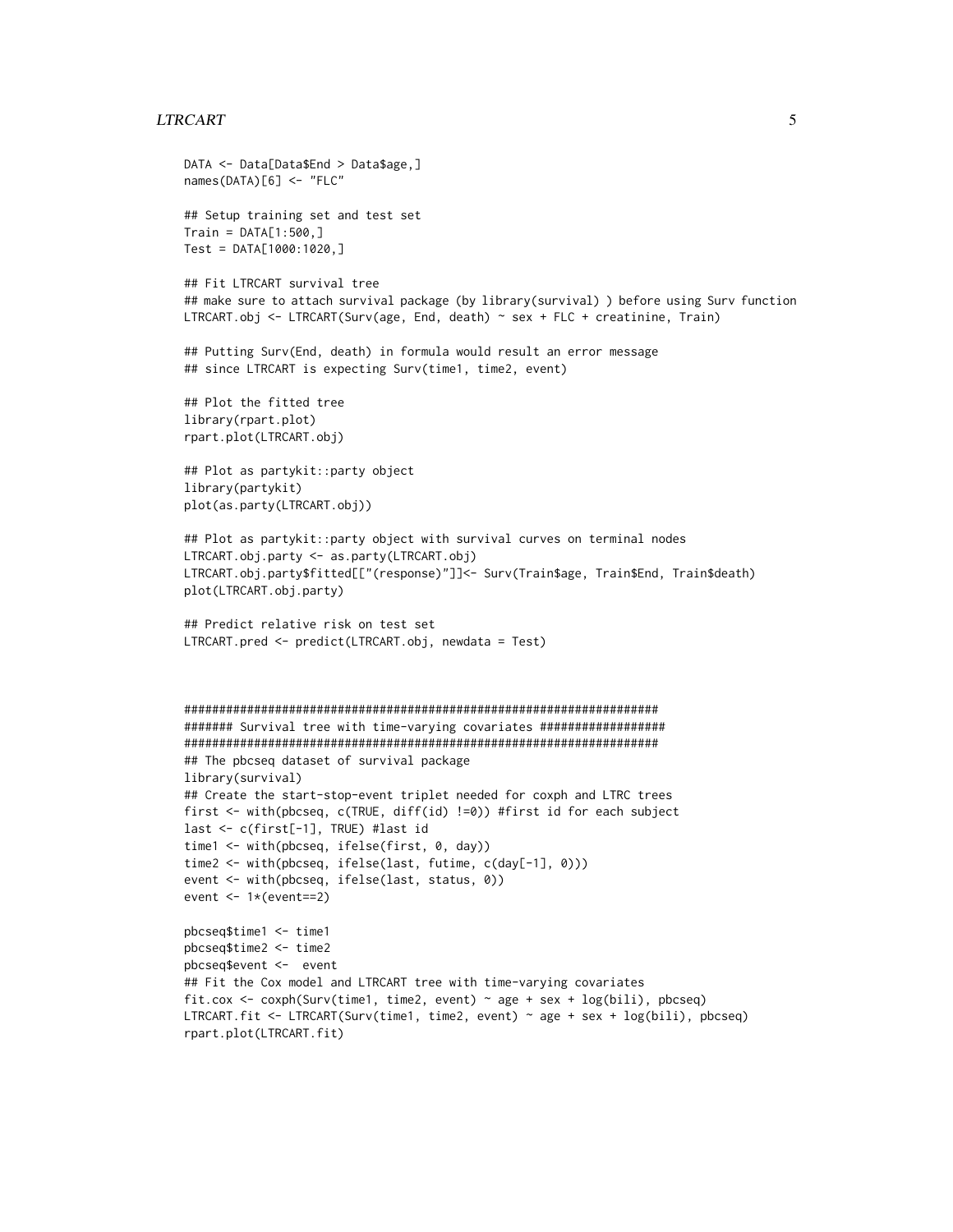## <span id="page-5-0"></span>6 LTRCIT

```
### transform the wide format data into long format data using tmerge function
### from survival function
## Stanford Heart Transplant data
jasa$subject <- 1:nrow(jasa)
tdata <- with(jasa, data.frame(subject = subject,
                              futime= pmax(.5, fu.date - accept.dt),
                              txtime= ifelse(tx.date== fu.date,
                                             (tx.date -accept.dt) -.5,(tx.date - accept.dt)),
                              fustat = fustat)sdata <- tmerge(jasa, tdata, id=subject,death = event(futime, fustat),
                 trt = tdc(txtime), options= list(idname="subject"))
sdata$age <- sdata$age - 48
sdata$year <- as.numeric(sdata$accept.dt - as.Date("1967-10-01"))/365.25
Cox.fit <- coxph(Surv(tstart, tstop, death) ~ age+ surgery, data= sdata)
LTRCART.fit <- LTRCART(Surv(tstart, tstop, death) ~ age + transplant, data = sdata)
rpart.plot(LTRCART.fit)
```

| LTRCIT |  | Fit a conditional inference survival tree for LTRC data |
|--------|--|---------------------------------------------------------|
|--------|--|---------------------------------------------------------|

## Description

LTRCIT returns a [party](#page-0-0) object. This function extends the conditional inference survival tree algorithm in [ctree](#page-0-0) to fit left-truncated and right censored (LTRC) data.

## Usage

```
LTRCIT(Formula, data, Control = partykit::ctree_control())
```
## Arguments

| Formula | A formula object, with the response be a Surv object, with form Surv(time1,<br>time2, event) |
|---------|----------------------------------------------------------------------------------------------|
| data    | A data frame contains the variables named in formula.                                        |
| Control | A list of control parameters, see ctree_control                                              |

## Value

An object of class [party.](#page-0-0)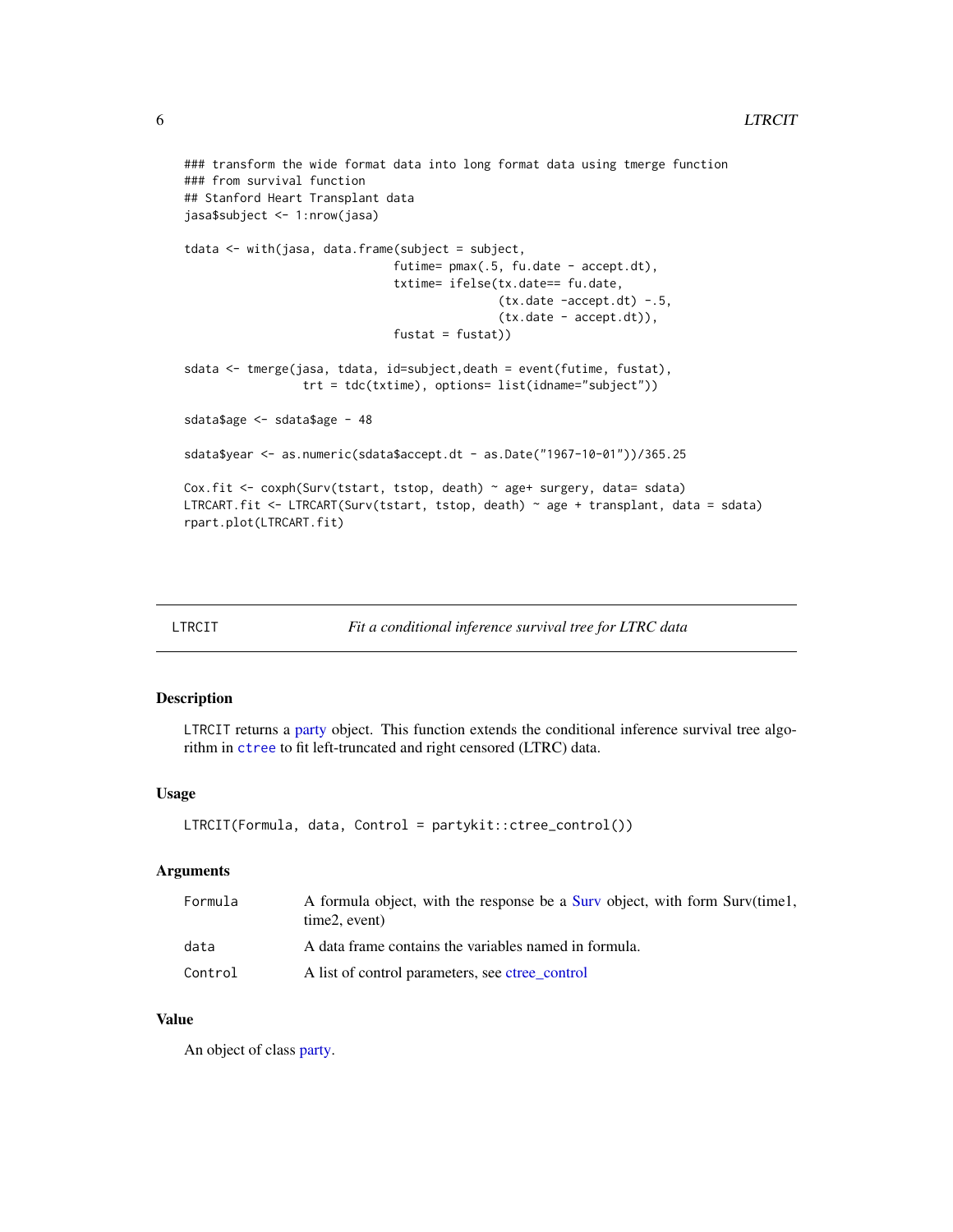## LTRCIT 7

#### References

Fu, W. and Simonoff, J.S.(2017). Survival trees for left-truncated and right-censored data, with application to time-varying covariate data. Biostatistics 18 (2), 352-369.

```
## The Assay of serum free light chain data in survival package
## Adjust data & clean data
library(survival)
library(LTRCtrees)
Data <- flchain
Data <- Data[!is.na(Data$creatinine),]
Data$End <- Data$age + Data$futime/365
DATA <- Data[Data$End > Data$age,]
names(DATA)[6] <- "FLC"
## Setup training set and test set
Train = DATA[1:500.]Test = DATA[1000:1020,]
## Fit LTRCIT survival tree
## make sure to attach survival package (by library(survival) ) before using Surv function
LTRCIT.obj <- LTRCIT(Surv(age, End, death) ~ sex + FLC + creatinine, Train)
plot(LTRCIT.obj)
## Putting Surv(End, death) in formula would result an error message
## since LTRCIT is expecting Surv(time1, time2, event)
## Note that LTRCIT.obj is an object of class party
## predict median survival time on test data
LTRCIT.pred <- predict(LTRCIT.obj, newdata = Test, type = "response")
## predict Kaplan Meier survival curve on test data,
## return a list of survfit objects -- the predicted KM curves
LTRCIT.pred <- predict(LTRCIT.obj, newdata = Test, type = "prob")
####################################################################
####### Survival tree with time-varying covariates ##################
####################################################################
## The pbcseq dataset of survival package
library(survival)
## Create the start-stop-event triplet needed for coxph and LTRC trees
first <- with(pbcseq, c(TRUE, diff(id) !=0)) #first id for each subject
last <- c(first[-1], TRUE) #last id
time1 <- with(pbcseq, ifelse(first, 0, day))
time2 <- with(pbcseq, ifelse(last, futime, c(day[-1], 0)))
event <- with(pbcseq, ifelse(last, status, 0))
event <- 1*(event==2)
pbcseq$time1 <- time1
pbcseq$time2 <- time2
pbcseq$event <- event
```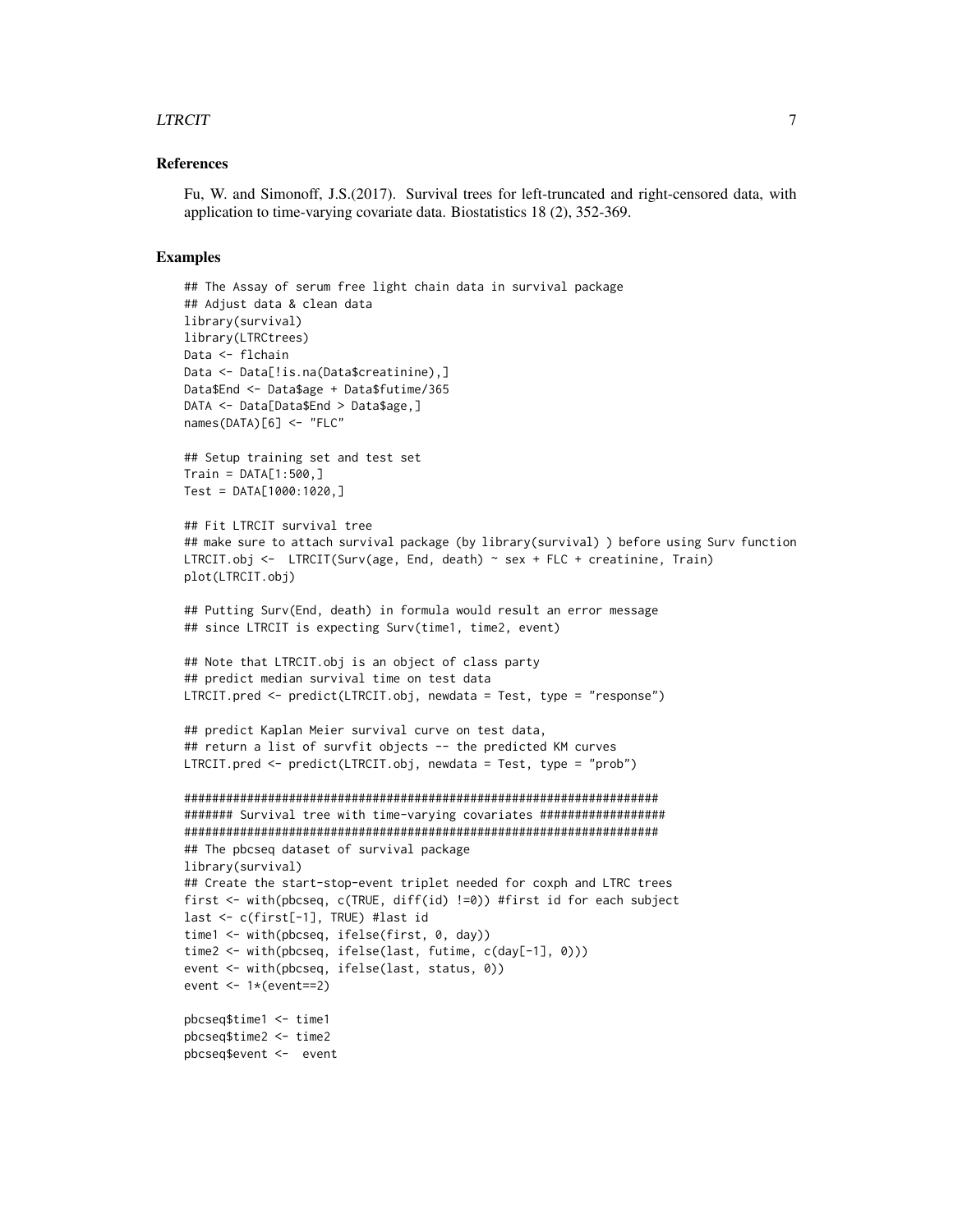```
pbcseq = pbcseq[1:1000,] ## fit on subset of the data to save fitting time
## Fit the Cox model and LTRCIT tree with time-varying covariates
fit.cox <- coxph(Surv(time1, time2, event) ~ age + sex + log(bili), pbcseq)
LTRCIT.fit <- LTRCIT(Surv(time1, time2, event) ~ age + sex + log(bili), pbcseq)
plot(LTRCIT.fit)
## transform the wide format data into long format data using tmerge function
## from survival function
## Stanford Heart Transplant data
jasa$subject <- 1:nrow(jasa)
tdata < - with(jasa, data.frame(subject = subject,
                              futime= pmax(.5, fu.date - accept.dt),
                              txtime= ifelse(tx.date== fu.date,
                                             (tx.date -accept.dt) -.5,
                                             (tx.date - accept.dt)),
                              fustat = fustat)sdata <- tmerge(jasa, tdata, id=subject,death = event(futime, fustat),
                   trt = tdc(txtime), options= list(idname="subject"))
sdata$age <- sdata$age - 48
sdata$year <- as.numeric(sdata$accept.dt - as.Date("1967-10-01"))/365.25
Cox.fit <- coxph(Surv(tstart, tstop, death) ~ age+ surgery, data= sdata)
LTRCIT.fit <- LTRCIT(Surv(tstart, tstop, death) ~ age + transplant, data = sdata)
plot(LTRCIT.fit)
```
Pred.rpart *Prediction function for [rpart.object](#page-0-0)*

#### Description

The output of LTRCART is an [rpart](#page-0-0) object, and as a result the usual [predict](#page-0-0) function on such an object returns the predicted relative risk on the test set. Pred.rpart returns the predicted Kaplan-Meier curves and median survival times on the test set, which in some circumstances might be desirable in practice. Note that this function can be applied to any [rpart](#page-0-0) survival tree object, not just one produced by LTRCART

## Usage

```
Pred.rpart(formula, train, test)
```
#### Arguments

formula A formula used to fit the survival tree. The response is a [Surv](#page-0-0) object. If it has the form Surv(time1, time2, event), then LTRCART is called internally; if response has the form Surv(time, event), then the [rpart](#page-0-0) is called internally.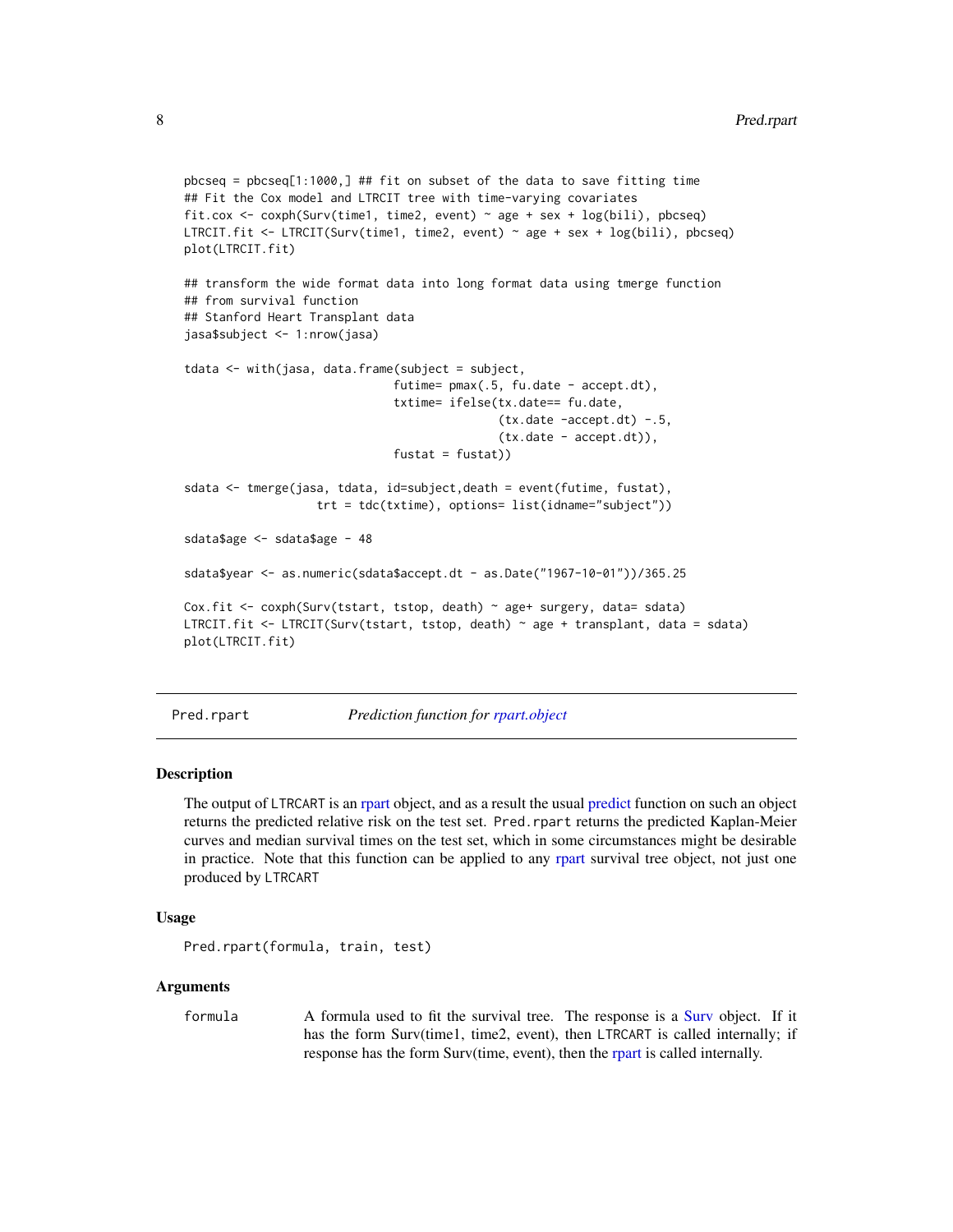#### Pred.rpart 99 and 2008 and 2008 and 2008 and 2008 and 2008 and 2008 and 2008 and 2008 and 2008 and 2008 and 20

| train | Training set |
|-------|--------------|
| test  | Test set     |

## Value

A list of predicted KM curves and median survival times.

```
## The Assay of serum free light chain data in survival package
## Adjust data & clean data
library(survival)
library(LTRCtrees)
Data <- flchain
Data <- Data[!is.na(Data$creatinine),]
Data$End <- Data$age + Data$futime/365
DATA <- Data[Data$End > Data$age,]
names(DATA)[6] <- "FLC"
## Setup training set and test set
Train = DATA[1:500, ]Test = DATA[1000:1020,]
## Predict median survival time and Kaplan Meier survival curve
## on test data using Pred.rpart
LTRCART.pred <- Pred.rpart(Surv(age, End, death) ~ sex + FLC + creatinine, Train, Test)
LTRCART.pred$KMcurves ## list of predicted KM curves
LTRCART.pred$Medians ## vector of predicted median survival time
```